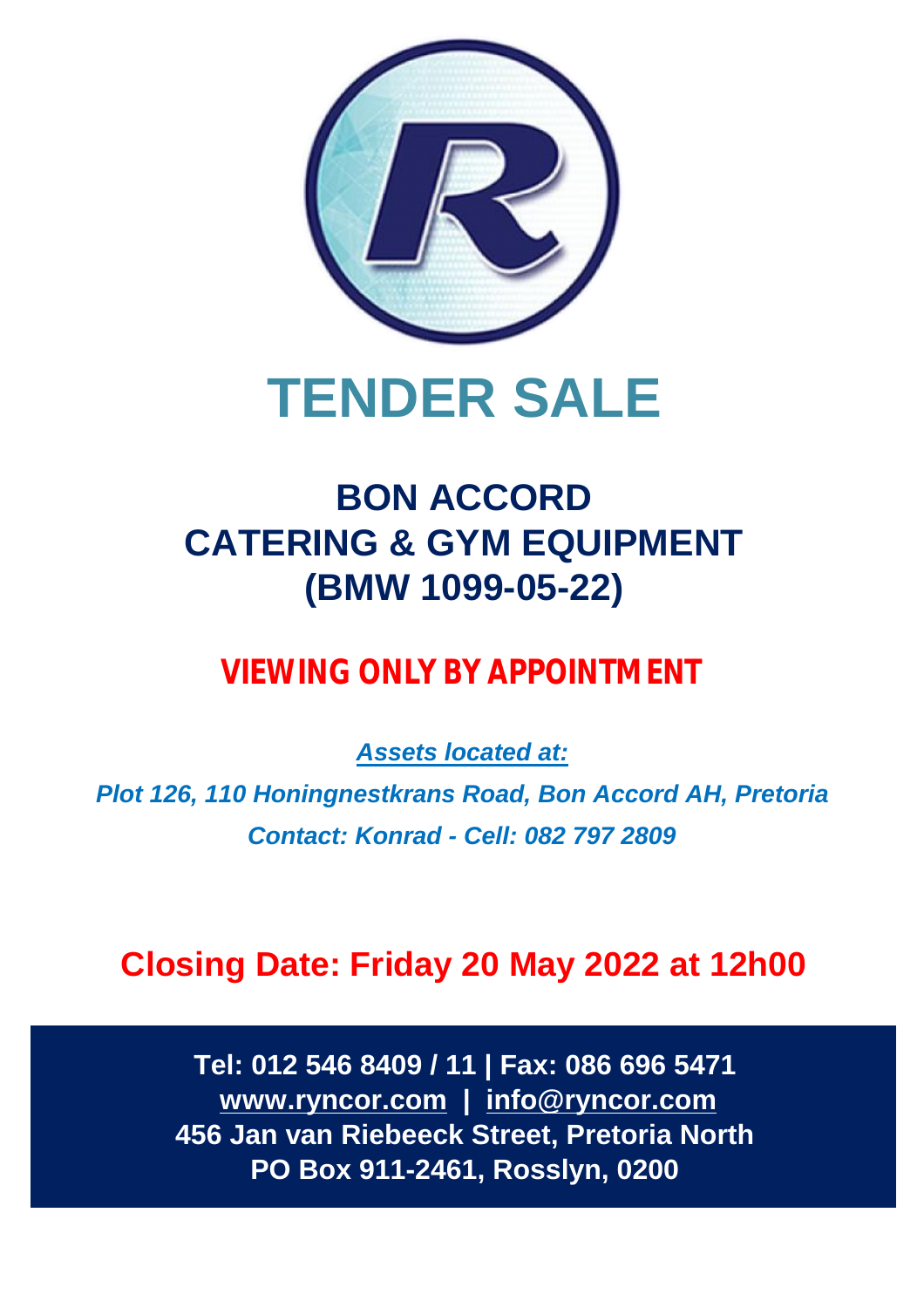*Tender Document BMW1099-05-22 - Bon Accord - Catering & Gym Equipment*



# **GENERAL TERMS AND CONDITIONS AND TENDER FORM, FOR TENDER SALE ON BEHALF OF OUR CLIENTS REFERENCE NUMBER: BMW 1099-05-22**

# **PROCESS FOR TENDER SALE:**

- *1* Read the terms and conditions and familiarize yourself with the contents. **Sign pages 1 to 2 of the terms and conditions and fax or e-mail with the completed tender document. It can also be placed in a tender box situated in Pretoria, Secunda, Sasolburg or Meyerton.**
- *2* **Please note: An additional administration fee of R2500,00 (EXCLUDING VAT) will be charged on the sale of all vehicles, motorcycles, trailers and all other items sold with registration documents.**
- *3* Approval for tenders should be obtained within 10 working days after the closing date of the tender sale. Successful Bidders / Tenderers will be notified by Fax or Email by means of a Pro Forma Invoice. (See paragraph 6 in the terms and conditions for bank details.)Please ensure that your contact details is complete, correct and legible.
- *4* After payment is cleared you will receive a Release Note with details for the removal of sold items.
- *5* Please note that a copy of the ID document and proof of residence is compulsory for bidding on every tender submitted!!
- *6* **Please note that a valid TV license is compulsory for bidding on any TV set !!**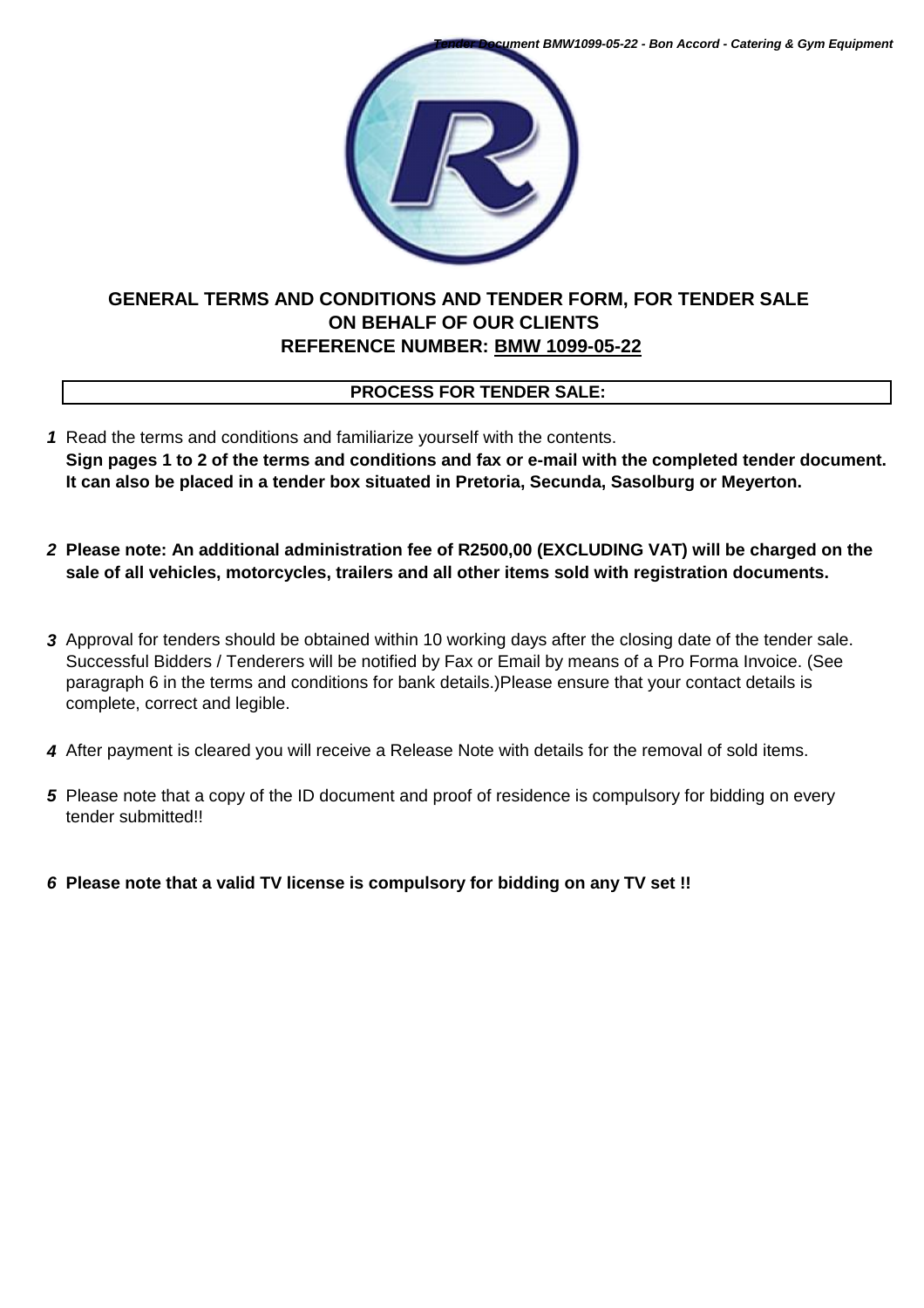

### **GENERAL TERMS AND CONDITIONS AND TENDER FORM, FOR TENDER SALE ON BEHALF OF OUR CLIENT REFERENCE NUMBER: BMW 1099-05-22**

#### **By bidding for any items included in the sale the bidder confirms that he accepts and is bound by the following terms and conditions:**

*1* Bids must be sent to Ryncor Auctioneers, on or before **20 May 2022 at 12:00 pm.** 

Bids must be sent by: - fax to *086 696 5471 / 086 558 4185 / 086 558 5030*; - or by e-mail to: *[info@ryncor.com](mailto:info@ryncor.com)* - or *tender box. Important Notice: - The Bidder is responsible to ensure/confirm, that all bids submitted electronically / by fax / hand delivered in Tender Box, have actually been received by Ryncor, for inclusion in the Tender Sale process!*

- *2* The Seller is the sole owner of these goods. Ryncor Auctioneers acts as an agent for and on behalf of the Seller and does not have any rights title or interest in the ownership of these goods and does not accept any liability to any third party with regard to these goods.
- *3* **A "Tender Sale" is a private treaty sale in which the Seller reserves the right to refuse an offer at any time without any justification or explanation. The Seller reserves the right to merge or split some lots and to withdraw items from the sale.**
- *\** **Ryncor reserves the right not to accept the highest bid or any other bid !**
- *\** **Ryncor reserves the right to negotiate with the Buyer a better price if the Seller rejects the highest bid.**
- *\** **The negotiated price shall not be less than the highest bid received on auction/tender**
- *4* The Seller reserves the right to withhold delivery of items to any successful bidder until full payment is received.
- *5* Buyers will take full responsibility for the items as soon as final payment is received by Ryncor Auctioneers.
- *6* After awarding of the winning bid(s), the purchase price plus **10% Buyers** commission and **VAT applicable of 15%**, must be transferred within **48 hours** to Ryncor Auctioneer's bank account:

| Bank:           | ABSA           |  |
|-----------------|----------------|--|
| Branch:         | Pretoria North |  |
| Branch code:    | 632005         |  |
| Account Number: | 4053081330     |  |

*Please state your reference number (Example: PINV0000) as shown on the Pro-Forma Invoice on all payments made to this account and fax or email proof of payment to 086 696 5471 / [info@ryncor.com](mailto:info@ryncor.com)*

*All cash deposits including ATM cash deposits into this account are subject to a "Cash Deposit Fee" of R1.60 per R100.00* 

- *6.1* If invoices are being paid by cheque or bank guarantee cheque, there will be a 10 day waiting period before the collection of the items can proceed.
- *7* Foreign Buyers will be refunded for the VAT after receipt of the original exportation documentation properly stamped to prove that the export has been carried out.
- *8* Should the Buyer fail to proceed to **pay in full within 48 hours** or cancel his bid, Ryncor Auctioneers will be entitled to a **penalty fee amounting to 20%** of the bid amount from the Buyer, as compensation for admin costs.
- *9* Once payment reflects in the Ryncor bank account, the Buyer will receive a release Note within 48 hours. The Buyer then has ten (10) working days after the payment date to collect/remove his purchased goods from the premises. Failure to collect/remove the purchased items/vehicles within ten (10) working days will result in the items/vehicles being sold on a new Tender Sale, to recover Admin/storage fees. Any remaining proceeds from this sale will be reimbursed to the Buyer.

 **SIGNED: ……………..……………... DATE: ………….………...…..**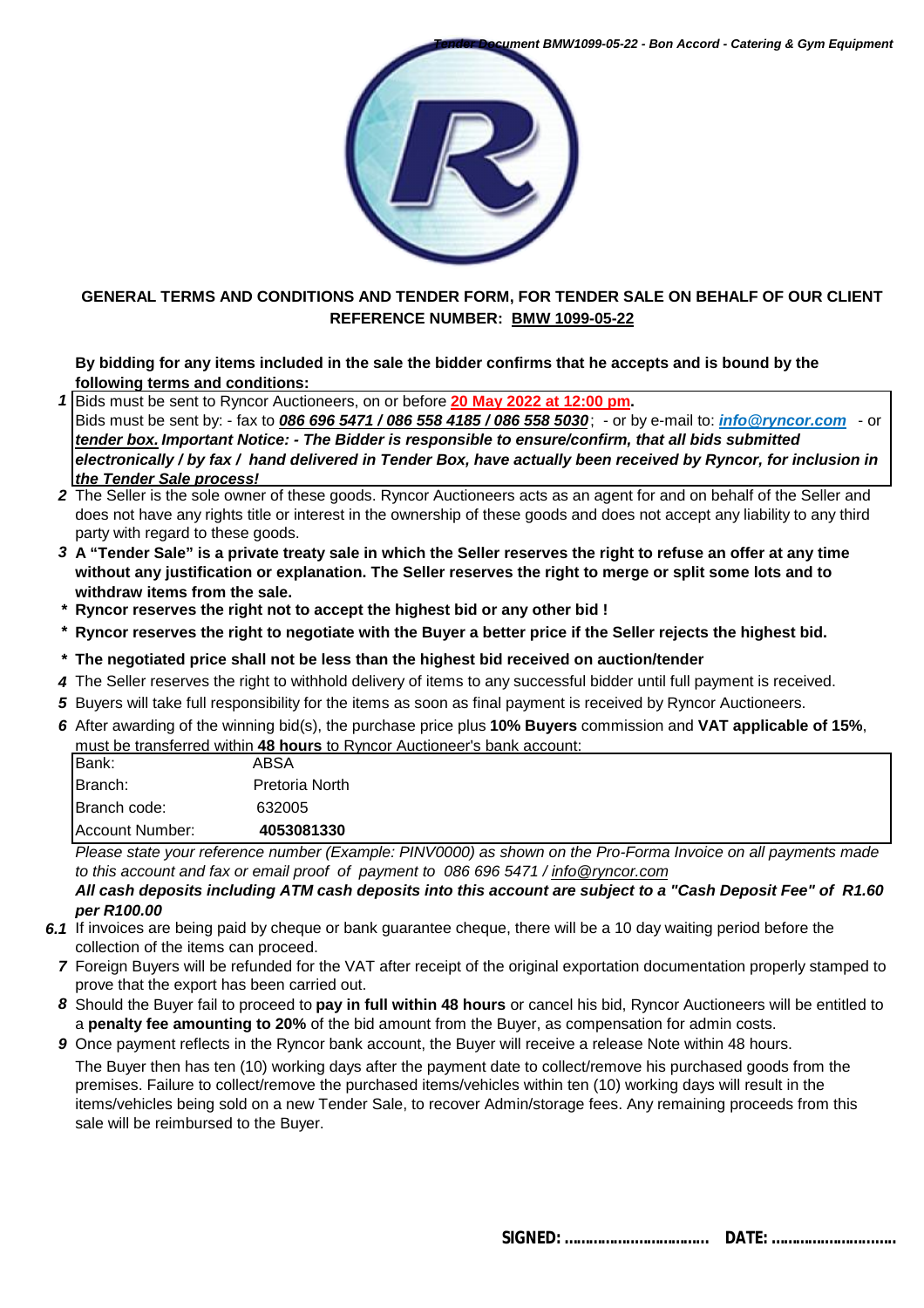

- *10* If it appears that an item cannot be delivered, totally or partially, by the Seller, for any reason whatsoever, Ryncor Auctioneers will be authorized to declare the sale null and void, after which Ryncor Auctioneers and/or the Seller will reimburse payments to the Buyer, but will not be liable to pay any damages to the Buyer.
- *11* The items (complete and/or parts) are sold "as is, where is", with no guarantee as regards to condition including any hidden flaws. In any event, the Buyer will be deemed to have carefully inspected the items he purchases beforehand. The Buyer will be deemed competent and to have been informed, before the closing date for biddings, of any error in the descriptions as well as any flaws or imperfections of the items.
- *12* The Seller shall not be liable for any damage to the Buyer's professional property, resulting from any flaws in the items.
- *13* Collection/dismantling of the items sold will be entirely at the buyer's cost and under his responsibility. Neither the Seller nor Ryncor Auctioneers shall be liable to the Buyer or any third party for additional costs due to the removal of the Items/vehicle from the premises. The Buyer shall be liable for any accident, damage to persons, to buildings or to the third party's property during dismantling and/or collection.
- *14* Neither the Seller nor Ryncor Auctioneers will be held responsible for the condition, description, quality, dimensions, year of manufacturing and completeness of the items as shown in the catalogue.
- *15* Pictures of the items shown in the Tender Sale documents/sales catalogue or sales lists are provided for the sole purpose of better differentiation and under no circumstances do they represent properties or characteristics of the items for sale.
- 16 Removal of the goods from the site shall be the responsibility of the Buyer, who shall remove the goods not later than ten (10) working days from the invoice date, having made prior arrangements to do so with Ryncor Auctioneers. The Buyer will be responsible for obtaining at his own expense, all necessary equipment for the removal of the Goods. Where the Vendor gives assistance to the Buyer in connection with such removal, such assistance is given entirely at the Buyer's risk.Should items not be removed within the specified time frame, then Ryncor Auctioneers reserves the right to resell or dispose of the items without incurring any liability to the Buyer, or without prejudice claims of the Vendor or Auctioneer against the Buyer for breach of contract. The Buyer's also forfeits any deposit paid to Ryncor Auctioneers. Ryncor Auctioneers also reserves the right to charge the Buyer rent and costs incurred due to nonremoval of lots. The Buyer will be responsible for all damages caused to the building, plant and machinery or other lots, be it caused by the Buyer or any appointed contractor.
- *17* The Buyer declares to be duly entitled to sign and purchase the items on behalf of his company/cc/trust and agrees with the abovementioned general conditions of sale by Tender.
- *18* **Please note: An additional administration fee of R2500,00 (EXCLUDING VAT) will be charged on the sale of all vehicles, motorcycles, trailers and all other items sold with registration documents. A copy of the ID document and proof of residence is mandatory for bidding on any vehicle !!**
- *19* **The above mentioned items will be sold as "SCRAP".** The items are hereby sold to the Buyer as ("voetstoots, as is, where is") and Ryncor Auctioneers do not guarantee in any manner the quality and usefulness of the Items, except that when properly used it will not create a risk to health, nor shall Ryncor Auctioneers be responsible for any defects latent or patent or any damages resulting there from, and the Buyer hereby agrees to accept the items as they are with all their defects.
- *20* When doing a site visit to view the Goods up for Tender Sale, the prospective Buyer must ensure he have a bar coded ID document and wear correct PPE. The above arrangement goes for all people involved in dismantling, collection and transportation of Goods.
- *21* The Buyer hereby, in terms of Section 10(4) of the Occupational Health and Safety Act, No 85of 1993, undertakes in writing or by signing of a Letter of Award to take all the necessary steps toensure, as far as it is reasonably practical, that the items purchased will be used in a safe manner for what they are designed for and without risks to health when properly used. The undertaking shall have the effect of religuishing Ryncor Auctioneers the duty imposed upon him by this section 10(4) to such an extent as may be reasonable having regard to the terms of the undertaking.

 **SIGNED: ……………..……………... DATE: ………….………...…..**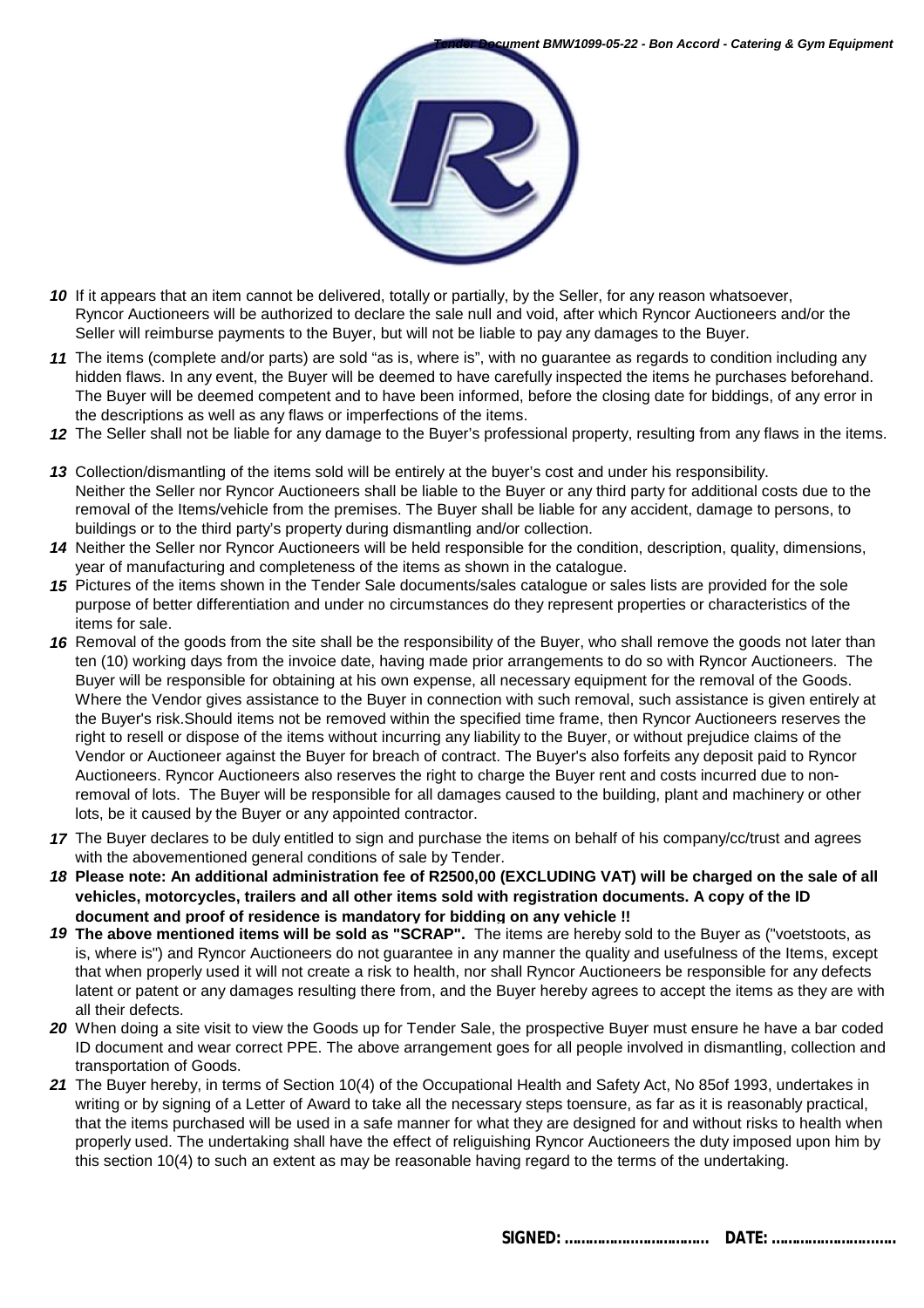

*22* The Buyer further undertakes to abide by all internal SHE *(Safety, Health & Environmental)* prescriptions of the Seller (Company) inclusive of requirements for the safe decommissioning, dismantling, up-liftment / rigging, loading and transportation of the purchased commodities. Depending of the nature and size of the purchased item, a comprehensive Environmental Management Plan (EMP) could be required.

**(This aspect to be discussed by the prospective Buyer when submitting his bid)**

- *23* The rules of this Tender Sale comply with section 45 of the Consumer Protection Act, 68 of 2008 ("the Act") and the regulations thereto. Any person attending the Tender Sale to bid on behalf of another person must produce a letter of authority which meets the requirements of regulation 32(3) of the regulations to the Act. Any person bidding on behalf of a company must produce a letter of authority on the letterhead of the company as well as a certified copy of a resolution authorising him or her to bid. All persons intending to bid must register prior to the
- *24* The Buyer shall indemnify and keep Ryncor Auctioneers indemnified against all losses for death or injury to its employees, its contractors and / or its contractors losses for death or injury to its employees, its contractors and / or its contractors personnel and / or death or injury or damage to health of third parties or damage to anything attributable to this sales transaction, and against all claims, demands, proceedings, costs, charges and expenses arising in connection with this sale agreement.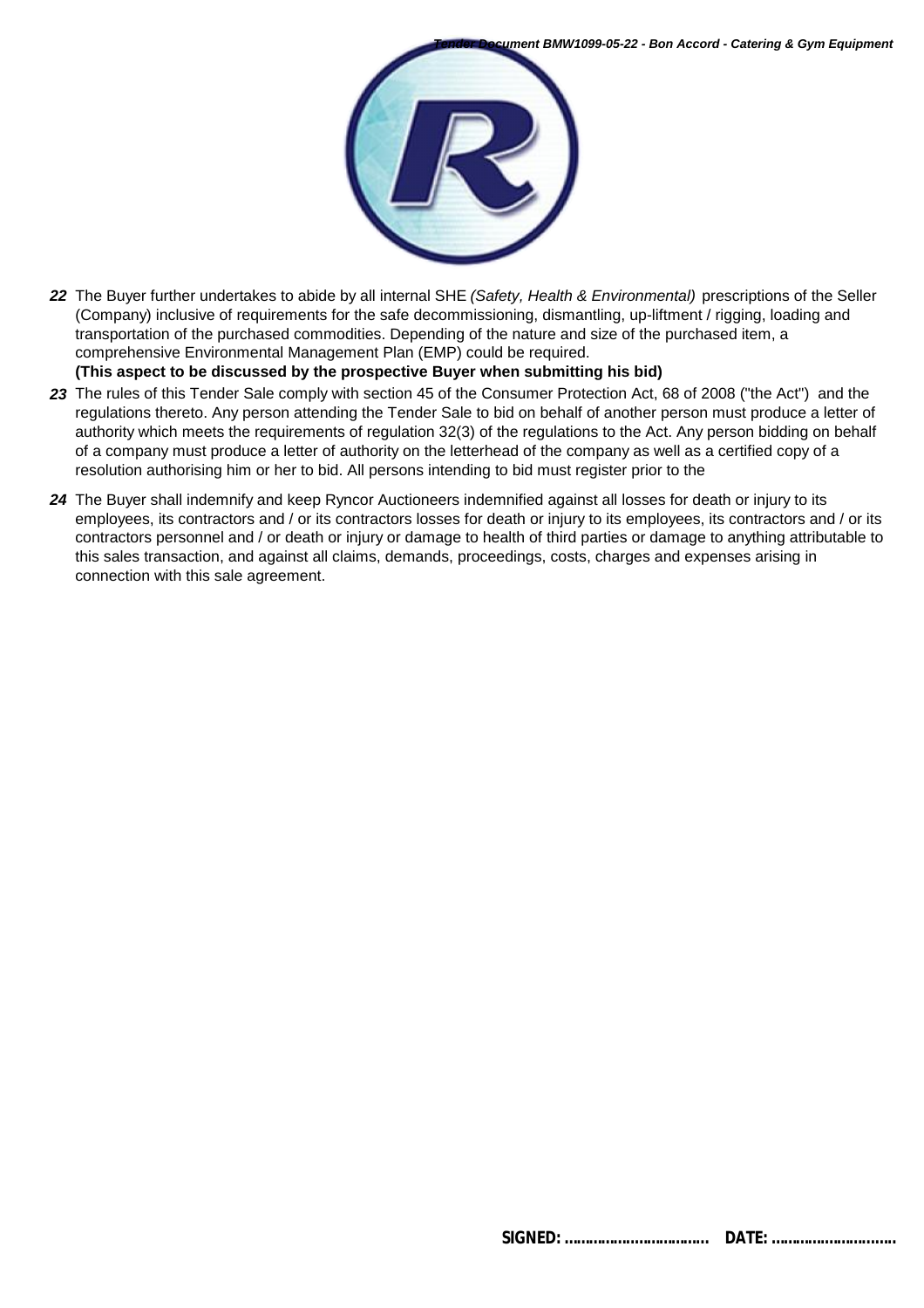

I/We \_\_\_\_\_\_\_\_\_\_\_\_\_\_\_\_\_\_\_\_\_\_\_\_\_\_\_\_\_ hereby agree to provide our personal information to Ryncor Auctioneers, on the express understanding that:

- 1. This constitutes our consent, as required under Section 11 (1) (a) of the Protection of Personal Information Act 4 of 2013 ("POPI").
- 2. The tender processing and finance staff of Ryncor Auctioneers will have access to our personal details which have been furnished to them for the purpose of attending to the registration of a tender over the assets referred in the tender document.
- 3. Ryncor Auctioneers are authorized to release our personal information to the seller, as well as any other Related Party/Parties, solely for the purposes of this transaction.
- 4. The personal data will be used only for the purposes in 2 and 3 above of this consent.
- 5. Ryncor Auctioneers will in addition to its POPI compliance store our details, as provided for and specified by the Legal Practice Council from time to time.
- 6. I/We hereby consent to receive Newsletters and/or other useful information from Ryncor Auctioneers in the future.

**Signature** 

\_\_\_\_\_\_\_\_\_\_\_\_\_\_\_\_\_\_\_\_\_\_\_\_\_\_\_\_\_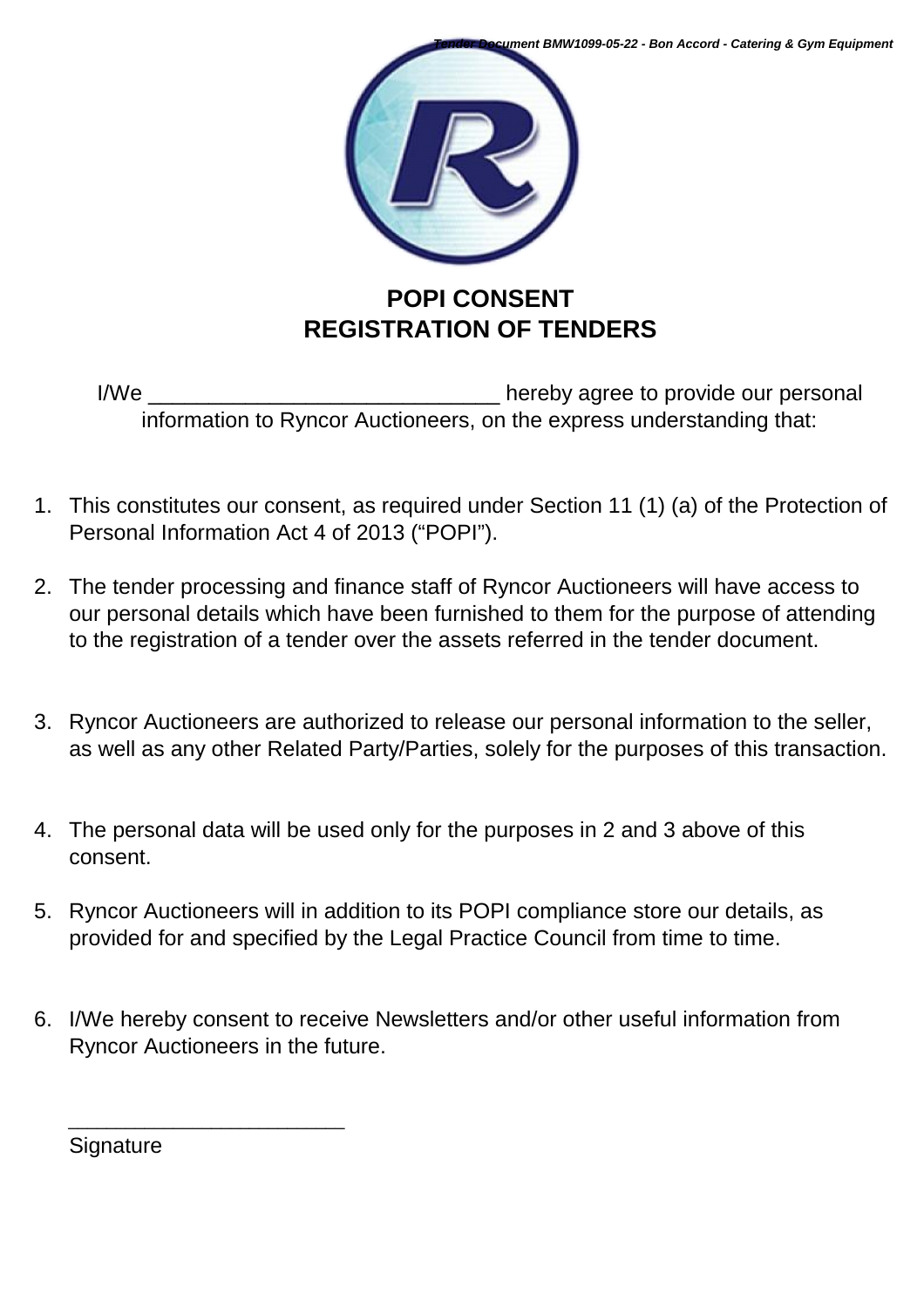*Tender Document BMW1099-05-22 - Bon Accord - Catering & Gym Equipment*



# **TENDER REGISTRATION FORM**

**Declaration of agreement by the undersigned with the general terms and conditions of this tender sale.**

I/We, the undersigned \_\_\_\_\_\_\_\_\_\_\_\_\_\_\_\_\_\_\_\_\_\_\_\_\_\_\_\_\_\_\_\_\_\_\_\_\_\_\_\_\_\_\_\_\_\_\_\_\_\_\_\_ , hereby submit to you the the following irrevocable bid(s), without any restrictions according to the general terms and conditions of this tender sale by this, to purchase the materials as follows:

### **\* PLEASE COMPLETE ALL THE REQUESTED FIELDS BELOW IN CAPITAL LETTERS TO PREVENT BID CANCELLATION**

#### **NAME OF COMPANY:**

**NAME AND SURNAME:**

**COMPANY VAT REGISTRATION NUMBER:**

**ID NUMBER AND COPY OF ID DOCUMENT:**

**PHYSICAL ADDRESS:**

**POSTAL ADDRESS:**

**CODE: COUNTRY:**

**TELEPHONE NUMBER (BUSINESS HOURS):**

**MOBILE TELEPHONE NUMBER:**

**FAX NUMBER:**

**E-MAIL ADDRESS:** 

SIGNATURE: COMPANY STAMP:

**DATE: TIME: PLACE:**